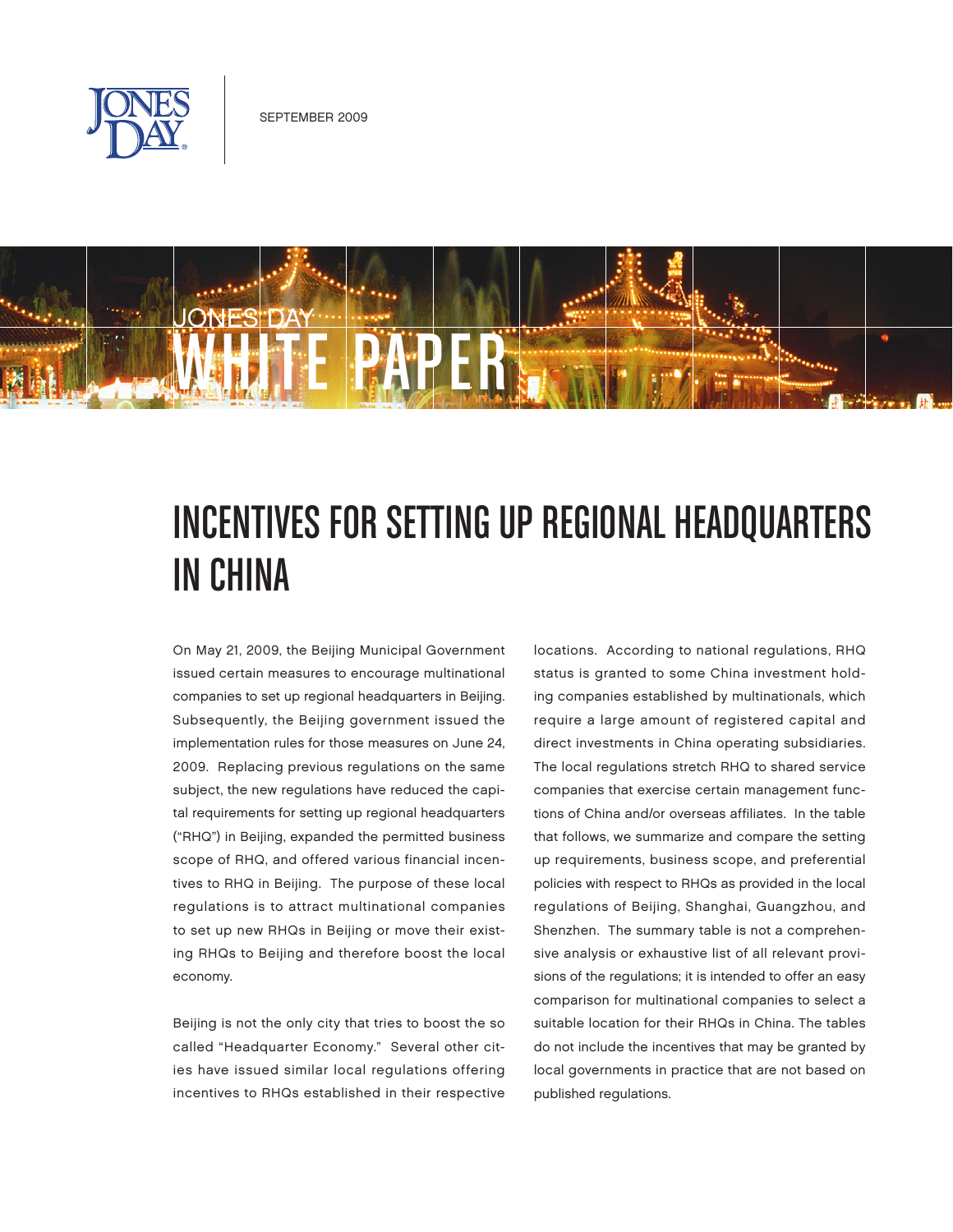## Setting Up Requirements for RHQ

|                |                                                                                                                                                                                   | <b>Minimum</b><br>Registered<br>Capital          | <b>Parent Company's Financial</b><br><b>Strength</b>                                                                                                                                                                                                                                                | <b>Minimum Annual Revenue</b>                                                                                                       | <b>Minimum Local</b><br><b>Retained Part of</b><br><b>Tax Paid</b> | No. of Companies Parent is<br><b>Authorized to Control</b>                    |
|----------------|-----------------------------------------------------------------------------------------------------------------------------------------------------------------------------------|--------------------------------------------------|-----------------------------------------------------------------------------------------------------------------------------------------------------------------------------------------------------------------------------------------------------------------------------------------------------|-------------------------------------------------------------------------------------------------------------------------------------|--------------------------------------------------------------------|-------------------------------------------------------------------------------|
| <b>Beijing</b> |                                                                                                                                                                                   | $\cdot$ \$2M                                     | Parent company's total net<br>assets should be no less than<br>\$400M<br>Total paid-in registered capital<br>contributed by parent company<br>into China should be no less<br>than \$10M<br>• RHQ should be parent<br>company's highest operating<br>managerial agency within<br>China <sup>1</sup> |                                                                                                                                     |                                                                    | • At least 3 within China:<br>or<br>• At least 6 within China<br>and overseas |
| Shanghai       |                                                                                                                                                                                   | $\cdot$ \$2M                                     | Parent company's total net<br>assets should be no less than<br>\$400M<br>Parent company's accumulated<br>paid-in registered capital within<br>China should be no less than<br>\$10M                                                                                                                 |                                                                                                                                     |                                                                    | • At least 3 within China;<br>or<br>• At least 6 within China<br>and overseas |
| Guangzhou      |                                                                                                                                                                                   | $\cdot$ \$2M                                     | Parent company's total net<br>assets should be no less than<br>\$300M<br>· Accumulated paid-in registered<br>capital of companies invested<br>or managed by the RHQ within<br>China should be no less than<br>\$30M                                                                                 |                                                                                                                                     |                                                                    | • At least 3 within China<br>or overseas                                      |
| Shenzhen       | <b>Integrated RHQ</b>                                                                                                                                                             | $\cdot$ RMB200M<br>(or RMB200M<br>of net assets) |                                                                                                                                                                                                                                                                                                     | • RMB1000M in the previous year                                                                                                     | · RMB50M in<br>the previous<br>year                                | • At least 3 outside of<br>Shenzhen<br>• No less than 30%                     |
|                | <b>Functional-General RHQ</b>                                                                                                                                                     | $\cdot$ RMB100M<br>(or RMB100M<br>of net assets) |                                                                                                                                                                                                                                                                                                     | • RMB400M in the previous year                                                                                                      | • RMB20M in<br>the previous<br>year                                | revenue derived from<br>such companies                                        |
|                | <b>Functional-Specific RHQs</b><br>(High-End Service<br><b>Industry Commercial</b><br>Trade & Logistics and<br><b>Foreign-Invested Holding</b><br><b>Functional-Specific RHQ)</b> | $\cdot$ RMB20M                                   |                                                                                                                                                                                                                                                                                                     | RMB100M or 1500M in the<br>previous year (RMB100M for High-<br>End Service Industry, RMB 1500M<br>for Commercial Trade & Logistics) | • RMB5M in the<br>previous year                                    |                                                                               |
|                | <b>Growth RHQ</b><br>(Modern Financial, Hi-Tech<br>Industry, Modern Logistics,<br>Modern Culture Industry,<br>and Traditional Priority<br>Industry Growth RHQ)                    |                                                  |                                                                                                                                                                                                                                                                                                     | $\cdot$ RMB100M                                                                                                                     | $\cdot$ RMB3M<br>• Annual growth<br>no less than<br>20%            | • No less than 30%<br>revenue derived from<br>managed companies               |

1 Requirements for internationally renowned multinational companies could be relaxed.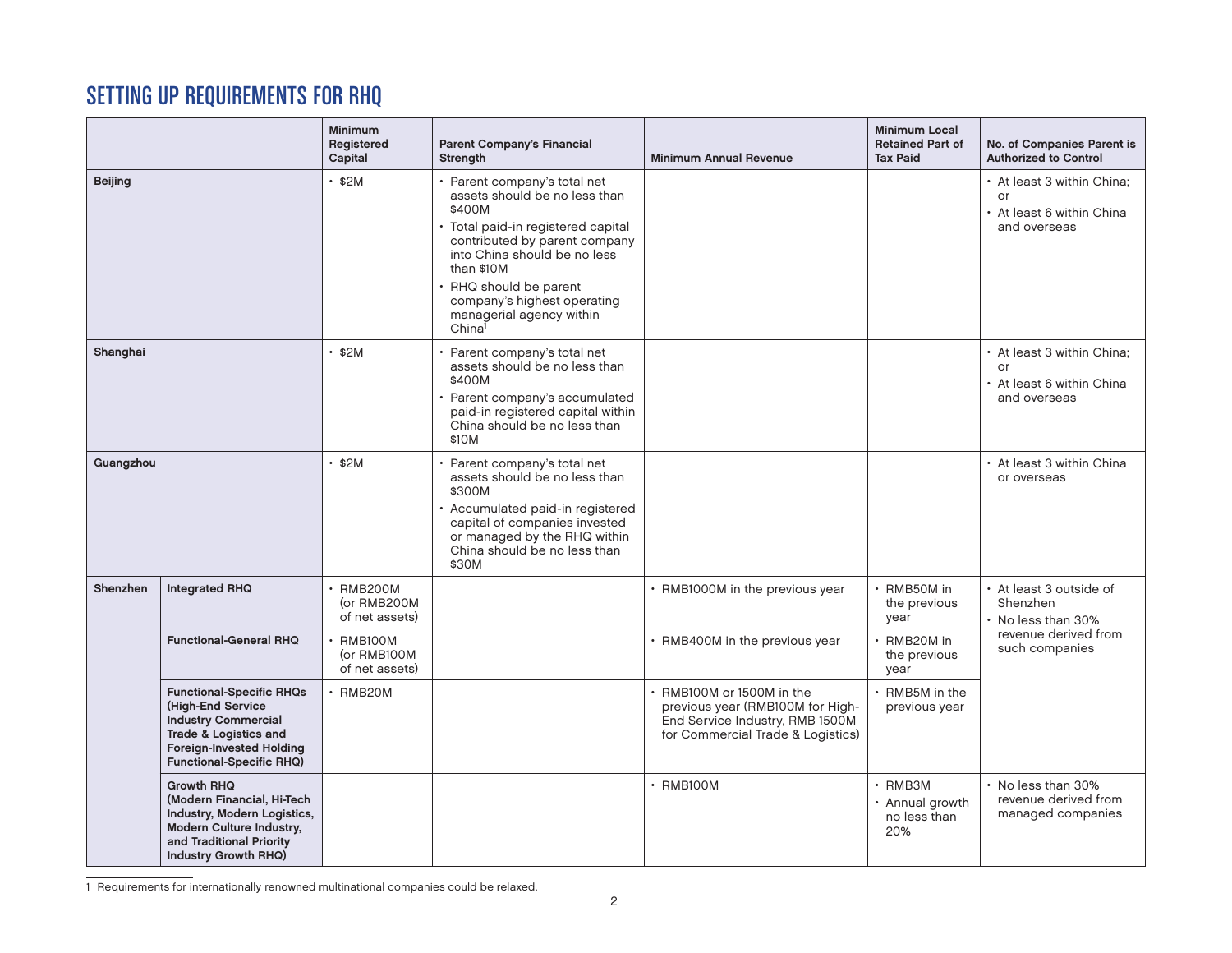### Business Scope for RHQ

|                | <b>Items of Business Scope</b>                                                                                                                                                                      |  |  |  |  |  |
|----------------|-----------------------------------------------------------------------------------------------------------------------------------------------------------------------------------------------------|--|--|--|--|--|
| <b>Beijing</b> | • Investment and operation decision-making                                                                                                                                                          |  |  |  |  |  |
|                | • Production and operation management                                                                                                                                                               |  |  |  |  |  |
|                | • Capital operation and financial management                                                                                                                                                        |  |  |  |  |  |
|                | • Technology support, research, and development                                                                                                                                                     |  |  |  |  |  |
|                | • Marketing services                                                                                                                                                                                |  |  |  |  |  |
|                | • Import, export, and domestic distribution                                                                                                                                                         |  |  |  |  |  |
|                | • Logistics services                                                                                                                                                                                |  |  |  |  |  |
|                | • Information services                                                                                                                                                                              |  |  |  |  |  |
|                | • Outsourcing services to overseas entities including the multinational company                                                                                                                     |  |  |  |  |  |
|                | • Staff training and management                                                                                                                                                                     |  |  |  |  |  |
|                | • Other operation, management, and service activities permitted by the law                                                                                                                          |  |  |  |  |  |
| Shanghai       | · Investment and operation decision-making                                                                                                                                                          |  |  |  |  |  |
|                | • Capital operation and financial management                                                                                                                                                        |  |  |  |  |  |
|                | • Technology support, research and development                                                                                                                                                      |  |  |  |  |  |
|                | • Import, export, and domestic distribution                                                                                                                                                         |  |  |  |  |  |
|                | • Logistics services                                                                                                                                                                                |  |  |  |  |  |
|                | · Shared services within the multinational company and service outsourcing for other overseas companies                                                                                             |  |  |  |  |  |
|                | • Staff training and management                                                                                                                                                                     |  |  |  |  |  |
| Guangzhou      | • Investment and operation decision-making                                                                                                                                                          |  |  |  |  |  |
|                | • Marketing services, including providing import, export, and goods distributing, or after-sales service to managed entities                                                                        |  |  |  |  |  |
|                | · Capital operation and financial management, including balancing foreign exchange, cash pooling, assistance to obtaining loans, and providing guarantees for<br>managed entities                   |  |  |  |  |  |
|                | • Technical support, research and development                                                                                                                                                       |  |  |  |  |  |
|                | Staff training and management, including assisting the companies under its management in human resource management                                                                                  |  |  |  |  |  |
|                | · Information and logistics service, including providing the companies under its charge with market information, investment policy consultation, transportation,<br>warehousing, and other services |  |  |  |  |  |
|                | · Service outsourcing for overseas companies                                                                                                                                                        |  |  |  |  |  |
|                | • Other operation, management, and service activities permitted by the law                                                                                                                          |  |  |  |  |  |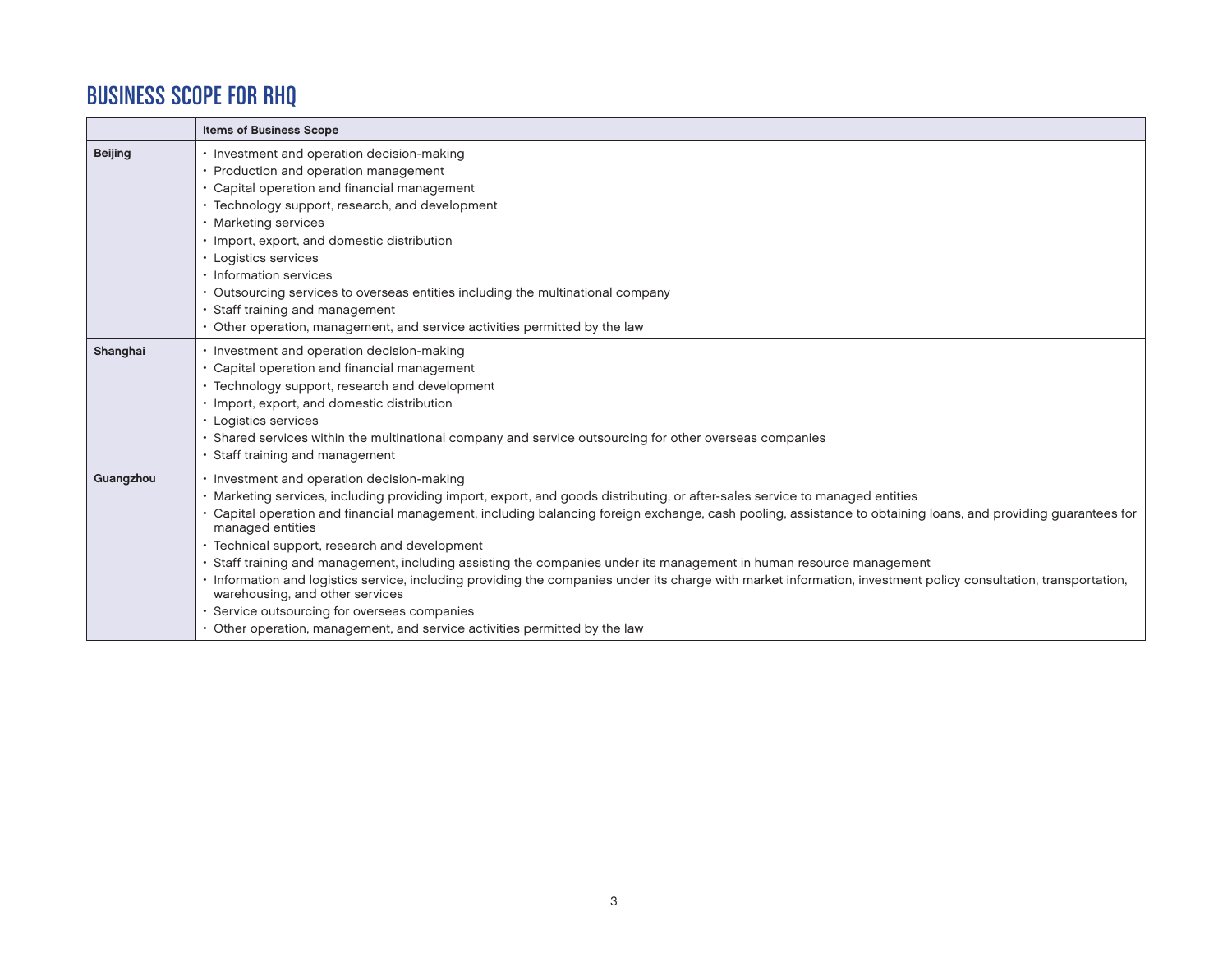### Preferential Policies for RHQ

| <b>Name of Cities</b> | <b>Bonus for</b><br><b>Setting Up RHQ</b>                                                                                                                                                                                                                                                                                                                                                                                                                          | <b>Subsidy for Renting,</b><br><b>Building, or Buying Office</b>                                                                                                                                                                                                                                             | <b>Immigration Procedure</b>                                                                                                                                                                                                                                                                                                                                                                                                                                                                                                                                                                                                                                                                                                                                                                                                                                                                                                                                                                                                                                                                                                               | <b>Annual Revenue Bonus</b>                                                                                                                                                                                                                                                                                                                               | <b>Others</b>                                                                                                                                                                                                                                                                                                                                                                                                                          |
|-----------------------|--------------------------------------------------------------------------------------------------------------------------------------------------------------------------------------------------------------------------------------------------------------------------------------------------------------------------------------------------------------------------------------------------------------------------------------------------------------------|--------------------------------------------------------------------------------------------------------------------------------------------------------------------------------------------------------------------------------------------------------------------------------------------------------------|--------------------------------------------------------------------------------------------------------------------------------------------------------------------------------------------------------------------------------------------------------------------------------------------------------------------------------------------------------------------------------------------------------------------------------------------------------------------------------------------------------------------------------------------------------------------------------------------------------------------------------------------------------------------------------------------------------------------------------------------------------------------------------------------------------------------------------------------------------------------------------------------------------------------------------------------------------------------------------------------------------------------------------------------------------------------------------------------------------------------------------------------|-----------------------------------------------------------------------------------------------------------------------------------------------------------------------------------------------------------------------------------------------------------------------------------------------------------------------------------------------------------|----------------------------------------------------------------------------------------------------------------------------------------------------------------------------------------------------------------------------------------------------------------------------------------------------------------------------------------------------------------------------------------------------------------------------------------|
| <b>Beijing</b>        | • RMB5M for newly<br>established <sup>2</sup> RHQ<br>with a registered<br>capital between<br>RMB100M (included)<br>and RMB500M<br>· RMB8M bonus for<br>newly established<br>RHQ with a registered<br>capital between<br>RMB500M (included)<br>and RMB1000M<br>RMB10M bonus for<br>newly established<br>RHQ with a registered<br>capital over<br>RMB1000M (included)<br>· Bonus will be paid in<br>3 annual installments<br>of 40%, 30%, and<br>$30\%$ <sup>3</sup> | • One-time RMB1000M<br>for self-building or<br>acquiring office, and<br>the subsidized areas<br>shall be no more than<br>5000 $m2$<br>3-year rent subsidies<br>in the amounts of:<br>30%, 20%, and 10%<br>of annual rents<br>respectively, and the<br>subsidized areas<br>shall be no more than<br>3000 $m2$ | • Up to 5-year multiple-entry F visa or "Resident Permit"<br>for legal representative, general manager, deputy<br>general manager, financial controller, and other high-<br>level managerial and technical staff who are non-PRC<br>citizens<br>• Up to 3-year multiple-entry F visas or 4-year "Resident<br>Permit" for department manager and other mid-level<br>managerial and technical staff who are non-PRC<br>citizens; up to 1-year multiple-entry F visas and up to<br>3-year "Resident Permit" for ordinary staff.<br>• The spouses and children under the age of 18 of the<br>above persons could apply for the same "Resident<br>Permit"<br>• Application priority for "Resident Permit" for high-level<br>managerial staff<br>• Landing visas for visitors at Beijing Capital Airport<br>• Multiple-entry visas to Hong Kong and Macau for<br>Chinese staff<br>• Application priority for "Mainland Citizen's Taiwan Entry<br>Permit" for Mainland staff<br>• "Foreign Citizen's Working Permit" for expatriate staff                                                                                                         | · RMB10M when<br>annual revenue first<br>reaches RMB1000M<br>• RMB5M when<br>annual revenue first<br>exceeds RMB500M<br>(included) but less<br>than RMB1000M<br>RMB1M when<br>annual revenue first<br>exceeds RMB100M<br>(included) but less<br>than RMB500M<br>Bonus will be paid in<br>3 annual installments<br>of 40%, 30%, and<br>$30\%$ <sup>4</sup> | • 3-year bonus in<br>the amount of 80%<br>of local retained<br>portion of his or her<br>individual income<br>tax not exceeding<br>RMB500,000<br>RMB500,000 bonus<br>to one principal<br>officer of RHQs<br>ranked top 10 annual<br>increase of local<br>retained portion of<br>corporate income<br>tax<br>Personal income tax<br>for above bonuses<br>are exempted<br>Local residence<br>registry for qualified<br>non-Beijing talents |
| Shanghai              | • RMB5M for newly<br>established RHQ<br>that is an investment<br>holding company<br>• Bonus will be paid in<br>3 annual installments<br>of 40%, 30%, and 30%                                                                                                                                                                                                                                                                                                       | 3-year subsidies of<br>30% of rent (at the<br>amount of RMB8/day/<br>$m2$ for 1000 m <sup>2</sup> ) for<br>renting<br>One-time bonus in<br>the same amount of<br>above total bonus<br>for self-building or<br>buying office                                                                                  | • 2- to 5-year multiple-entry visiting visa with a single stay<br>period of less than one year for high-level managerial<br>and technical expatriate staff; 1-year multiple-entry<br>visiting visa for ordinary expatriate staff<br>· 5-year "Resident Permit" for legal representative,<br>general manager, deputy general manager, and financial<br>controller; 4-year "Resident Permit" for department<br>managers; 3-year "Resident Permit" for ordinary<br>expatriate staff<br>• Above policies also apply to RHQ managed companies<br>registered in Shanghai with a registered capital of \$30M<br>• Priority for applying for "Permanent Resident Permit" for<br>legal representative and other high-level managers<br>• Landing visas for people invited by RHQ at ports of enter<br>in Shanghai;<br>• Multiple-entry visas to Hong Kong and Macau for<br>Chinese staff<br>• Application priority for "Mainland Citizen's Taiwan Entry<br>Permit" for Mainland staff<br>• Application priority for oversea visas for Chinese staff<br>with Shanghai registration<br>• "Working Permit" for expatriate staff with L, F, and X visas | • RMB10M when a<br>national certified<br>RHQ's annual<br>revenue first<br>exceeds RMB1000M<br>RMB5M when a<br>management-<br>type RHQ's annual<br>revenue first<br>exceeds RMB500M<br>• Above bonuses will<br>be paid in 3 annual<br>installments of 40%,<br>30%, and 30%                                                                                 | • Local residence<br>registry for qualified<br>non-Shanghai<br>talents<br>· Simplified procedure<br>for custom clearance                                                                                                                                                                                                                                                                                                               |

2 Established or moved to Beijing after January 1, 2009.

3 One-time registered capital increase could enjoy the same benefit, with accumulated bonus of no more than RMB10M.

4 Accumulated bonuses should be no more than RMB10M.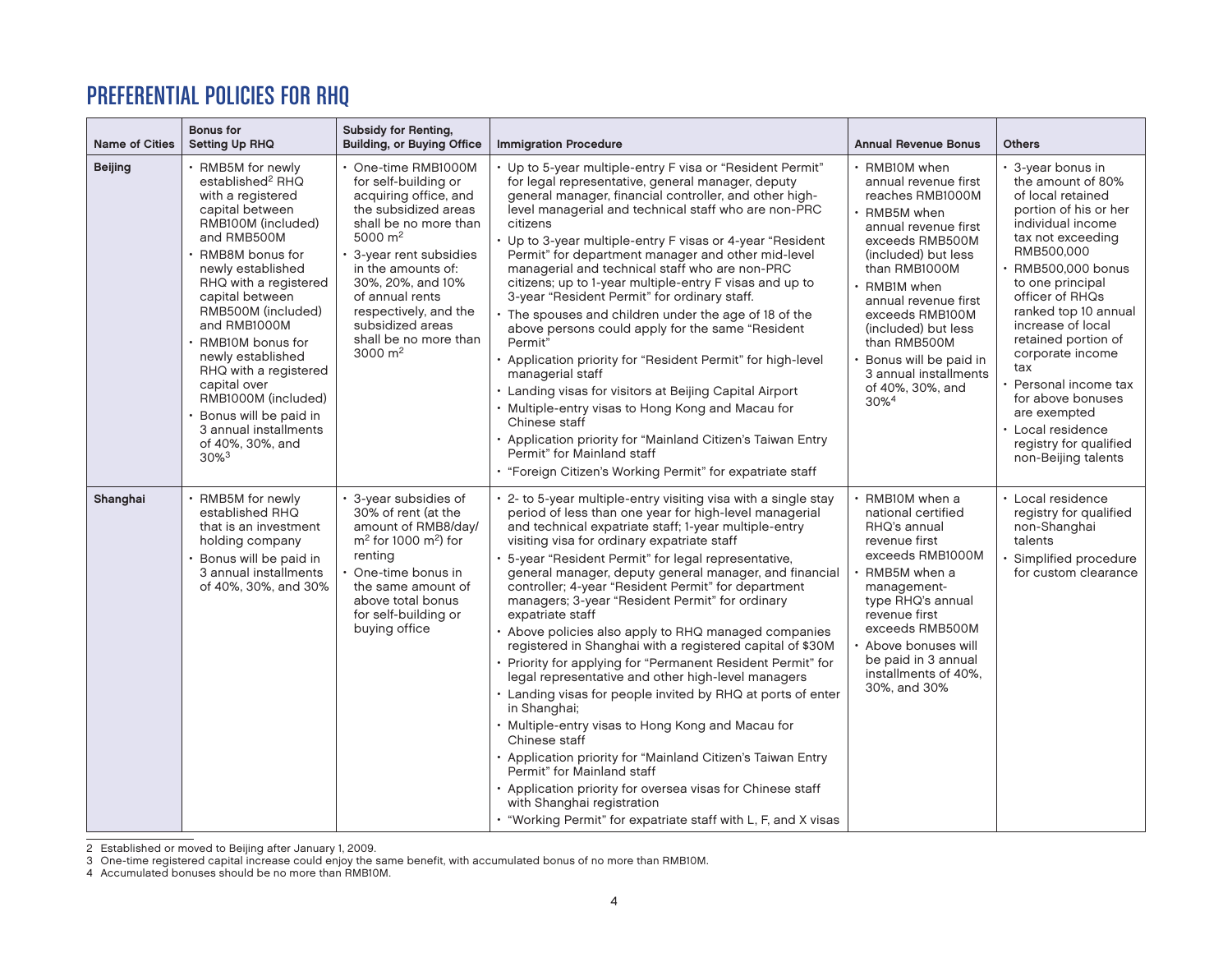| <b>Name of Cities</b> | <b>Bonus for</b><br><b>Setting Up RHQ</b>                                                                                                    | <b>Subsidy for Renting,</b><br><b>Building, or Buying Office</b>                                                                                                                                                                                                                                                                              | <b>Immigration Procedure</b>                                                                                                                                                                                       | <b>Annual Revenue Bonus</b>                                                                                                                                                                                                                                                                                                                                                                                                                                                                | <b>Others</b>                                                                                                                                                                            |
|-----------------------|----------------------------------------------------------------------------------------------------------------------------------------------|-----------------------------------------------------------------------------------------------------------------------------------------------------------------------------------------------------------------------------------------------------------------------------------------------------------------------------------------------|--------------------------------------------------------------------------------------------------------------------------------------------------------------------------------------------------------------------|--------------------------------------------------------------------------------------------------------------------------------------------------------------------------------------------------------------------------------------------------------------------------------------------------------------------------------------------------------------------------------------------------------------------------------------------------------------------------------------------|------------------------------------------------------------------------------------------------------------------------------------------------------------------------------------------|
| Guangzhou             | · RMB5M for RHQ<br>that is the only<br>headquarters in<br>China, RMB2M<br>for RHQ which is<br>headquarters for<br>certain region of<br>China | • 3-year subsidy in total<br>amount of RMB1000/<br>m <sup>2</sup> for self-building<br>and acquiring office<br>• 3-year subsidy in the<br>amount of 30% of the<br>market standard rent<br>for renting<br>Subsidies in the<br>amount of 50% of the<br>above standards for<br>existing RHQ's new<br>renting, and self-<br>building or acquiring | • Half- to 1-year multiple-entry visiting visa for high-level<br>expatriate managerial and technical staff<br>• 1- to 5-year "Resident Permit" for expatriate staff<br>• Landing visa for temporary visiting staff |                                                                                                                                                                                                                                                                                                                                                                                                                                                                                            | • Local income tax<br>exemption upon<br>governmental<br>approval<br>3-year property tax<br>exemption;<br>business tax<br>exemption for<br>technology<br>consulting and<br>service income |
| Shenzhen              | • Up to RMB20M bonus<br>for integrated RHQ,<br>up to RMB5M for<br>functional RHQ                                                             | 5-year subsidy in total<br>amount of RMB1000/<br>$m2$ for self-building<br>and acquiring, up<br>to RMB10M for<br>integrated RHQ.<br>RMB5M for functional<br><b>RHQ</b><br>One-time bonus of<br>30% of 12 month's<br>rent for self-use<br>renting, up to RMB2M<br>for integrated RHQ,<br>RMB1M for functional<br>RHQ                           | • Application priority for visas for overseas trip<br>• 1-year "Resident Permit" for normal managerial staff<br>. 1- to 5-year "Resident Permit" for high-level managers                                           | 5-year bonus equal<br>to 30% of annual<br>increase of local<br>retained portion of<br>taxes paid by RHQ<br>• One-time bonus<br>for increase of<br>registered capital of<br>RMB100M or more.<br>equal to 50% of the<br>increment of the<br>local retained tax<br>• This bonus in excess<br>of above bonus is<br>limited to RMB20M<br>for increased<br>registered capital of<br>RMB200M or more<br>and RMB5M for<br>increased registered<br>capital between<br>RMB100M and<br><b>RMB200M</b> | • Urban planning<br>and land supply<br>incentives                                                                                                                                        |